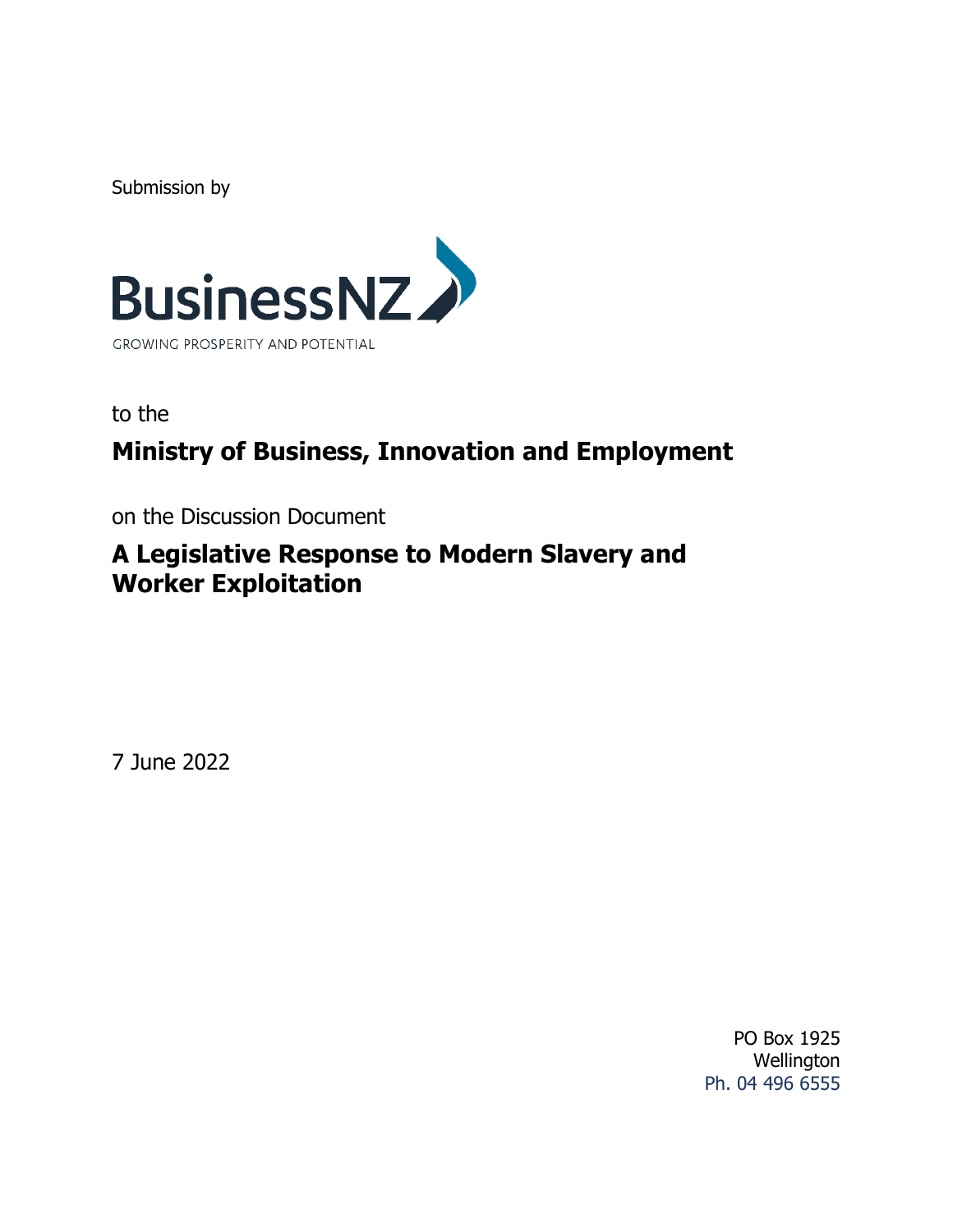#### **A LEGISLATIVE RESPONSE TO MODERN SLAVERY AND WORKER EXPLOITATION SUBMISSION BY BUSINESSNZ<sup>1</sup>**

#### **INTRODUCTION**

- 1. BusinessNZ does not condone slavery or exploitation in any of its forms and therefore welcomes the opportunity to comment on the Discussion Document (the Document), A Legislative Response to Modern Slavery and Worker Exploitation, Towards, freedom, fairness and dignity in operations and supply chains.
- 2. Slavery and exploitation are complex issues, both in the way they manifest themselves and in their propensity to be conflated and/or confused the one with the other.
- 3. New Zealand already possesses a range of tools to combat both slavery and exploitation, although these are rather more aligned to domestic exploitation. Consequently, there is further work to do if slavery and exploitation are to be eliminated, particularly in global supply chains.
- 4. Effective counters to slavery and exploitation must be built on solid foundations aligning with best industry practice, international standards (UN Guiding principles on Business and Human Rights, OECD Guidelines for Multinational Enterprises, ILO Conventions) and collaborations such as Alliance 8.7, the Responsible Business Alliance, the Leadership Group for Responsible Recruitment and other such efforts. While applicable principles can be derived from the Discussion Paper, they are not necessarily clearly identified. Therefore the submission focuses on identifying key issues and principles and does not respond directly to the questions posed.

#### **RECOMMENDATIONS**

That any Modern Slavery legislation introduced take account of the following:

1. Any New Zealand new modern slavery legislation should complement legislation already in place that deals effectively with worker exploitation, avoiding duplication. In this regard, and in addition to New Zealand's existing suite of minimum employment standards, account should be taken of current Crimes Act section 98, (Dealing in slaves) and sections 98A to F (of which sections 98C and 98 D relate respectively to migrant smuggling and trafficking), recognising the problem of enforcement even where legislation of this kind already exists.

<sup>1</sup> Background information on BusinessNZ is attached as Appendix 1.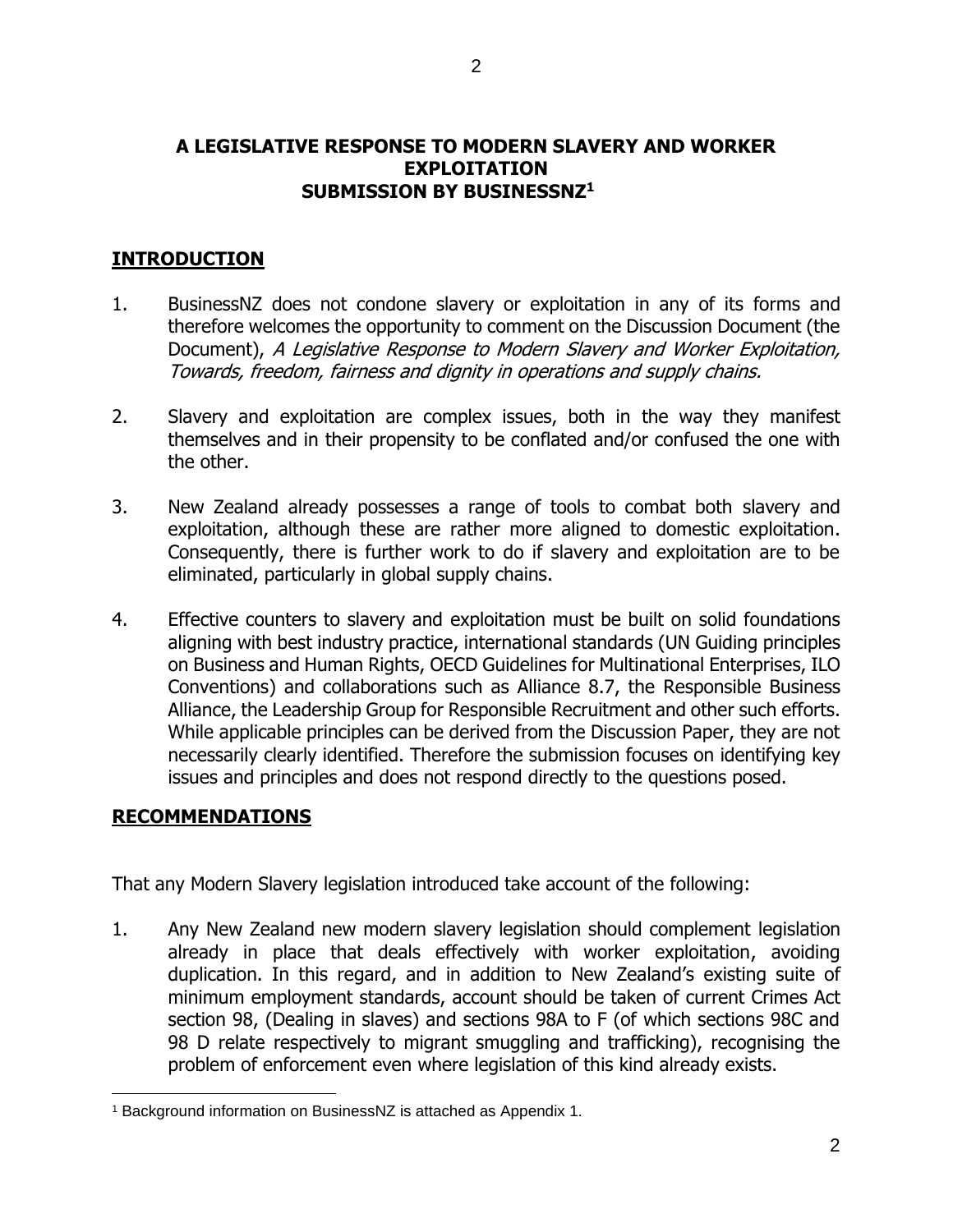- 2. Any New Zealand modern slavery legislation should align and operate consistently both with comparable legislation applying to our major trading partners and the relevant international standards referred to in paragraph 4. Account should be taken of the UK and Australian positions and of evolving legislation beyond organisation size/limits, including the burden imposed by such requirements as might be contemplated.
- 3. Legal obligations resulting from the introduction of modern slavery legislation should apply commensurate with the size and influence of supply chain businesses, particularly those in global supply chains. Consistently with international standards, a risk-based approach should be adopted reflecting the severity of the offence.

## **DISCUSSION**

## **Exploitation**

- 4. The tendency to conflate slavery with the related but different concept of exploitation has long been recognised. This submission takes the opportunity to distinguish between the two.
- 5. Exploitation, at least in the New Zealand context, involves a failure to comply with the minimum employment code - minimum wage, holidays, other leave provisions, equal pay, health and safety, wages protection, human rights, and all other legislative provisions applicable to the employment situation. Breaches can be and are prosecuted, even if the complainant is a migrant worker working illegally.
- 6. It is observable, though not always acknowledged, that workers subject to exploitation are more often than not from the exploiter's country of origin – or enlisted by a third party in the workers' country of origin - where employment standards are lesser in kind. In such cases either the exploiter is not aware of employers' legal obligations or does not support this country's standards. (Notably, this year, according to the [Acumen Edelman Trust Barometer,](https://acumennz.com/the-acumen-edelman-trust-barometer/2022/?msclkid=873a52a1babf11ec8e85c4433ba4df55) New Zealand employers had an 80 per cent trust rating.)
- 7. The *Matamata case* illustrates the difficulty referred to in identifying the problem. Held to be trafficking, with the workers' situation clearly the consequence of deception, it essentially involved extreme exploitation demonstrating an attitude to employment very much at odds with expectations in New Zealand and certainly contrary to current New Zealand law. But even here, once the workers' situation was revealed, the exploiter could be and was brought to justice.
- 8. In the above circumstances education on and enforcement of the present laws are obvious answers, not penalties.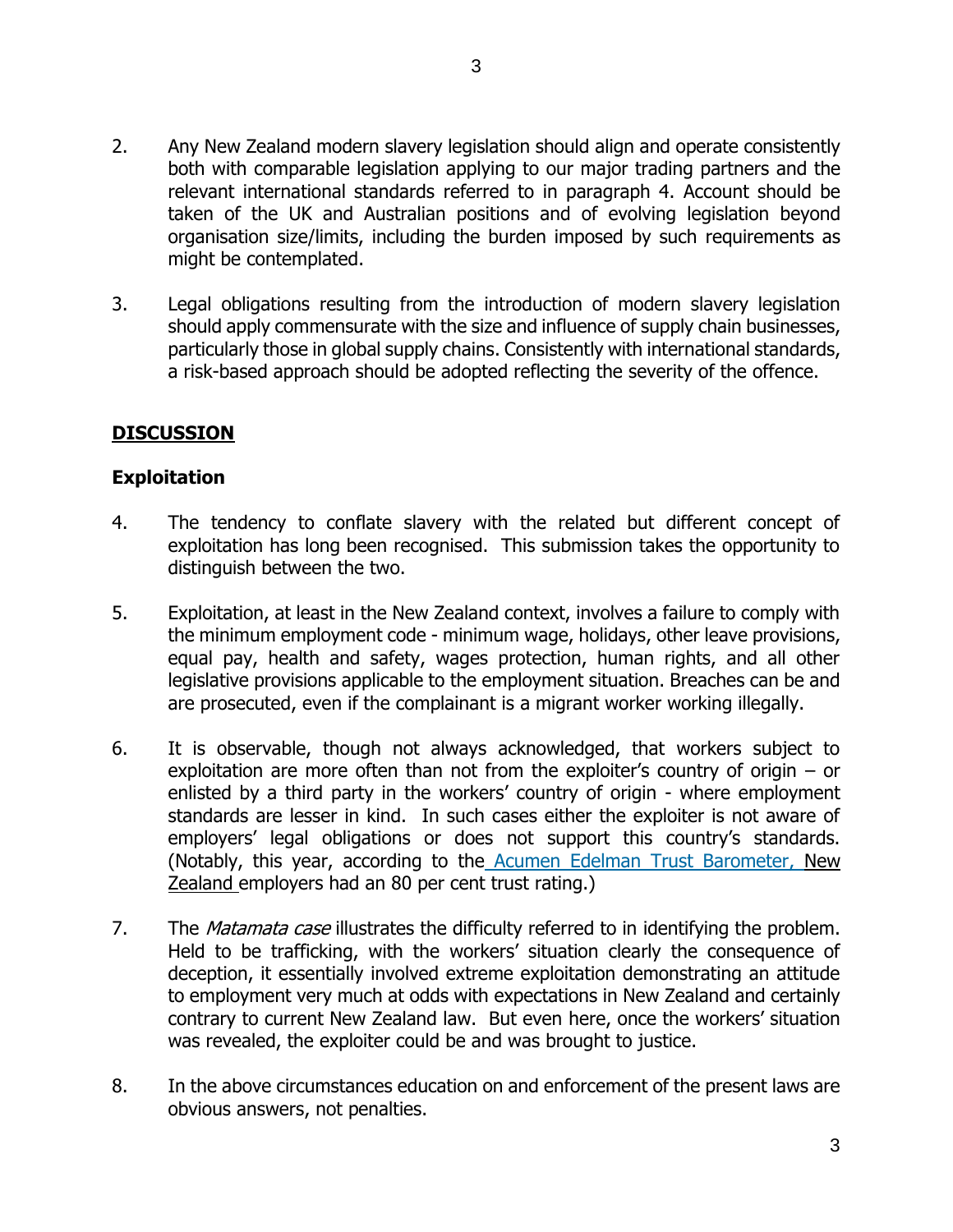- 9. Here the statement page 53 of the discussion document is noted: "*In cases where* no reasonable or proportionate action can be taken, including where there is no ability to change to a different supplier, the expectation would be that the entity nonetheless ceases their engagement with the supplier. We acknowledge the possibility that in some cases this could mean that the entity's ongoing operations become unviable**."**
- 10. The Discussion Document recognises that standards imposed could not only have negative impacts on businesses here but could negatively affect businesses and workers elsewhere as well. Therefore whatever is to be introduced must be carefully designed with flexible and practicable reporting measures. Objectives should be stated but should not be overly prescriptive.
- 11. Despite the existence of relevant international labour standards including forced labour standards to which most countries are signatory - national employment standards inevitably vary from country to country making it difficult, if not impossible, to create a seamless standards-based regime between them. Unfortunately too, they are not always effectively enforced.
- 12. This is not to suggest better employment standards should not be aimed for. It is merely to reflect that applying standards here that might have negative consequences elsewhere could have perverse effects. Care should be taken not to require New Zealand employers to trade only with companies with standards comparable to New Zealand's. A more nuanced approach is needed.
- 13. With the government's stated intention that any legislative requirements put in place should also cover small- and medium-sized employers/entities, further thought should be given to precisely what can be expected of such firms. In line with international standards, account should be taken of entity size, sector, operational context, ownership and structure as well as the severity of any adverse impacts. SMEs are likely to lack both the expertise - and the wherewithal to pay for that expertise - to enquire closely into whether workers in their supply chains are experiencing exploitation and what, in specific contexts, can be taken to constitute exploitation. As just one example, wage rates might be considered poor by New Zealand standards but be perfectly acceptable in the country in question. Wage increases out of step with local pay rates would introduce their own set of problems. Furthermore, many SMEs do not operate in international supply chains and are unlikely to have much if anything to report; if so involved, they should try to ensure suppliers observe laws and regulations applying in their own countries.
- 14. It should also be recognised not only that many firms will lack the ability to carry out the kind of investigative exercises expected of them but if the cost of trying to do so proves prohibitive, the consequent effect on productivity will act to their own workers' detriment.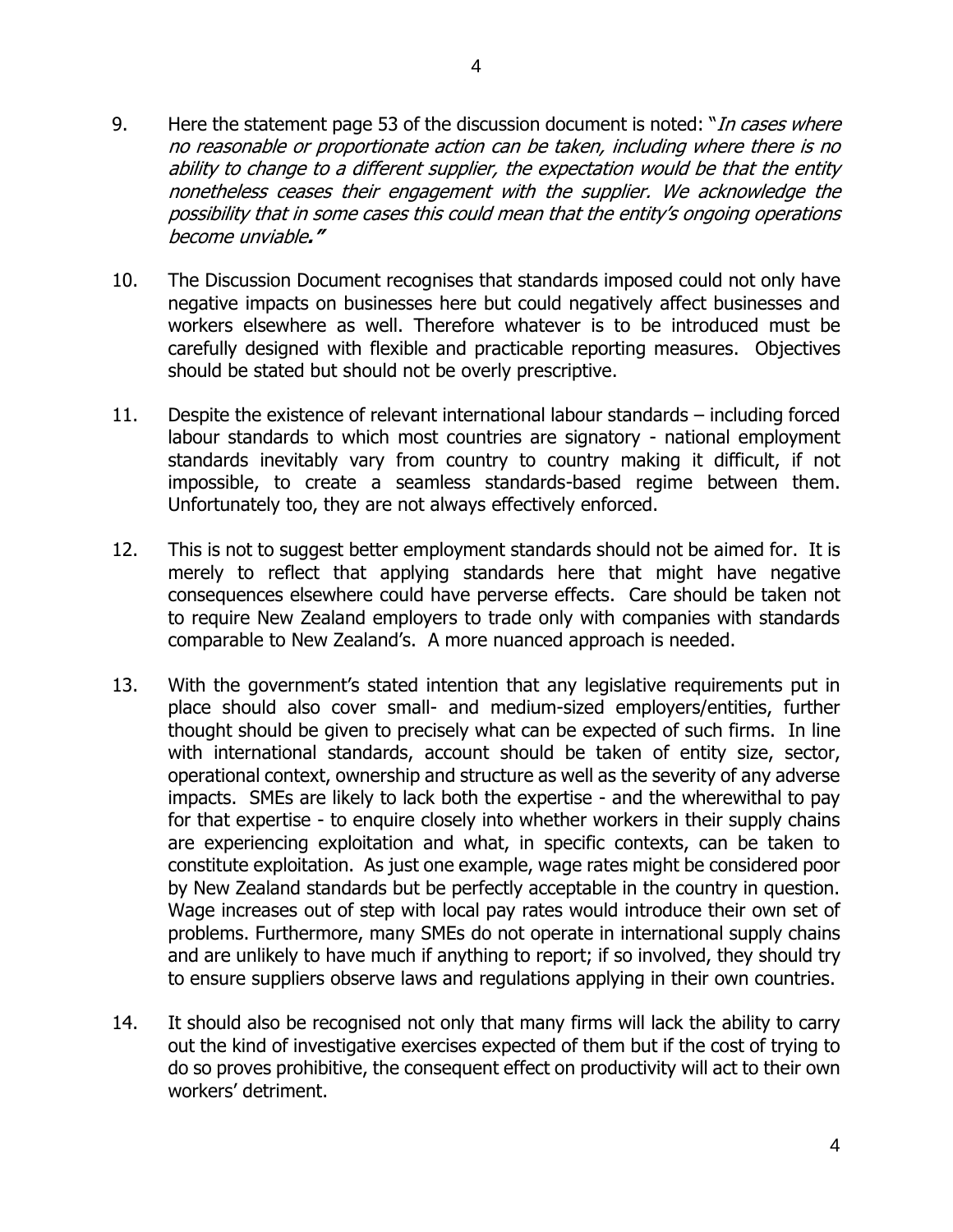#### **Modern Slavery**

15. The term 'modern slavery' covers a wide range of practices from forced labour, including debt bondage, forced marriage, forced sexual exploitation of both adults and children and state-imposed forced labour.

5

- 16. As the discussion document notes, New Zealand's Crimes Act 1961 covers slavery in this sense while this country has also ratified the relevant ILO anti-slavery conventions, namely: C29 Forced Labour,1930 and the Protocol to that convention ratified on 13 December 2019, C105 Abolition of Forced Labour, 1957 and C182 Worst Forms of Child Labour, 1999. An order prohibiting the importation of goods produced by using prison labour was promulgated in 2019.
- 17. New Zealand, does not, therefore, lack legislative means to address slavery if it occurs here in any form. But the extent to which a country with mostly small business entities can expect those businesses to investigate the activities of complex overseas supply chains is open to question, beyond, possibly, the first one or two levels.
- 18. The problems of country-of-origin labelling have some relevance since often a new supplier must be found at quite short notice (weather conditions, for example, might mean a particular product ingredient is temporarily unavailable). In such circumstances checking the new supplier's credentials might simply not be possible nor, necessarily, will establishing that a supplier has no connection with a company deemed less than desirable. Ownership can be difficult to disentangle and can change with remarkable speed, often with avoidance of the law in mind. Small businesses typically are not equipped to undertake such an analysis without help.
- 19. Further, New Zealand itself has in the past been accused of using forced labour when prison inmates were employed to manufacture certain goods. Determining whether a particular production process *does* involve the use of forced labour is not always as simple as might first be thought.
- 20. Nor is slavery absent from every country with which New Zealand trades. This presents a particular challenge as such countries are unlikely to acknowledge that activities of this kind occur. And this is so despite the fact that all ILO member countries (187) have ratified the Worst Forms of Child Labour Convention and 176 countries have ratified Convention 105, Forced Labour.<sup>i</sup> Arguably, the problem is as much one of enforcement and a lack of global will to deal with modern slavery as it is a lack of means for addressing the modern slavery issue.
- 21. That, however, is not an argument that nothing more needs to be done. To the contrary we still need to fill gaps in the present legislative infrastructure in a way that creates a cohesive whole, engendering effective action by business and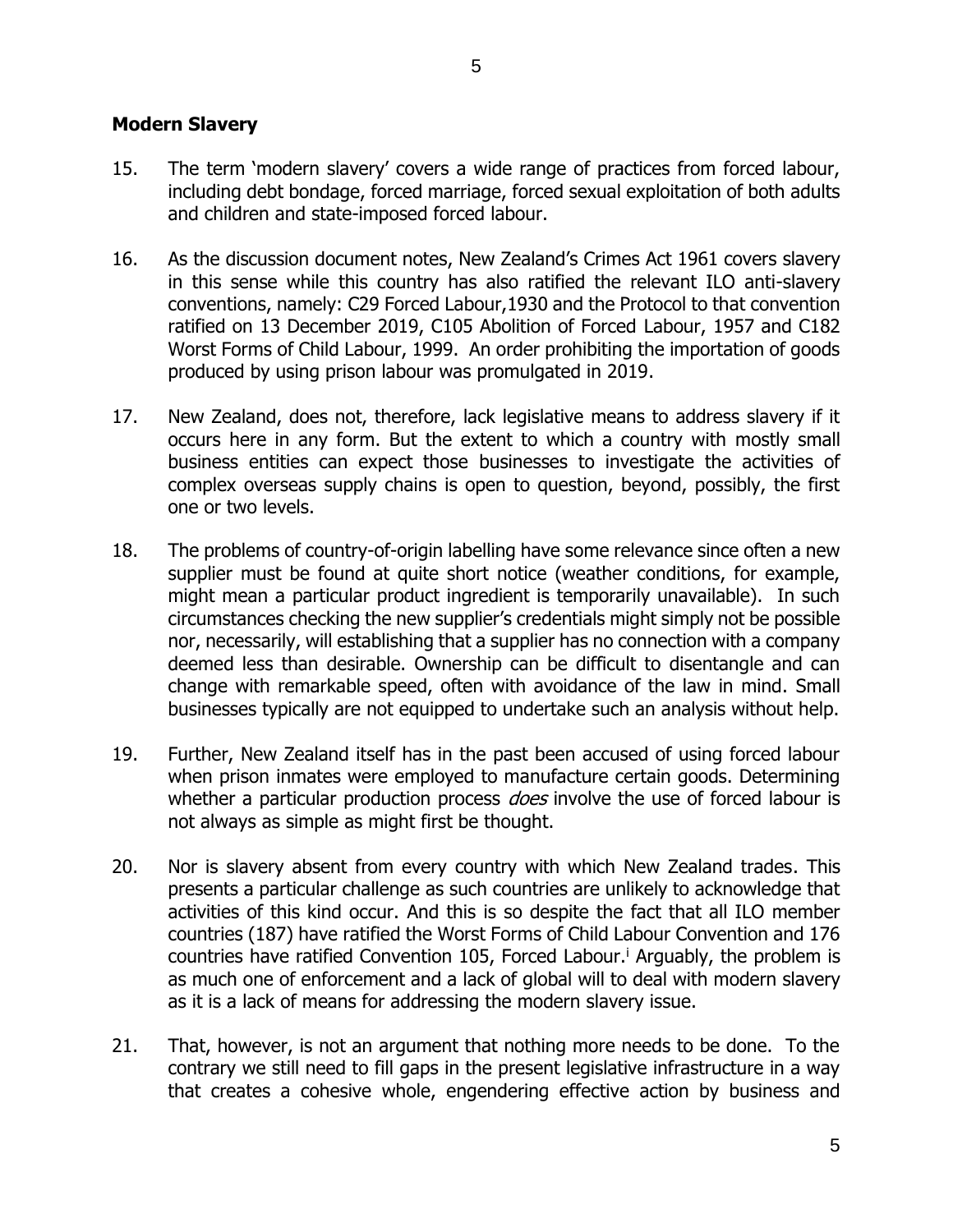society in general to counter instances of slavery and exploitation wherever these occur. Gaps need to be identified, filled and integrated with what is already in place to make a whole. A collaborative effort is needed.

- 22. Policy -makers should work closely with industry, including with many global brands already working to understand and address any modern slavery/forced labour risks that might arise in their operations and supply chains.
- 23. With that in mind, it is noted that, at present, two government working groups are independently addressing slavery and worker exploitation. Inherent in this is a risk that the opportunity to create an effective, cohesive response to the issues of slavery and exploitation might not be fully realised. It is suggested that if not already considered, the two groups should either work closely together or combine to ensure opportunities are not lost.

## **CONCLUSION**

- 24. The need to do everything possible to eliminate slavery and exploitation is well recognised but it also has to be recognised that effective approaches should be well designed, cohesive and ultimately consistent with obligations applicable to supply chains into, within and out of New Zealand. To the extent possible, harmonisation should be aimed for driving the expanded international cooperation essential to meeting the cross-border nature of the challenge.
- 25. Ultimately, a truly effective response to the issues of slavery and exploitation will be driven by the weight of public opinion, i.e., when it becomes socially unacceptable to engage in such practices. With that in mind, the ideal legislative approach is one that engenders a social response, starting in New Zealand and building on existing global efforts. Enterprises respond to demand and as more is known of the ill-treatment to which some workers are subject, the more customers and clients will expect matters to change or will look to buy elsewhere.<sup>ii</sup> That means communicating with each other up, down and across supply chains as far as they reach.
- 26. Even though distance is a limiting factor, many businesses make reasonable efforts to check that what they import - products and componentry - have been made or supplied by companies adhering to good employment standards and they have policies and practices requiring them to do so. Any modern slavery legislation should help, not hinder, them in that process.
- 27. In terms of the scale and detail of reporting or other obligations created by any modern slavery legislation, account needs to be taken of the size and effectiveness of businesses in domestic and international supply chains. New Zealand entities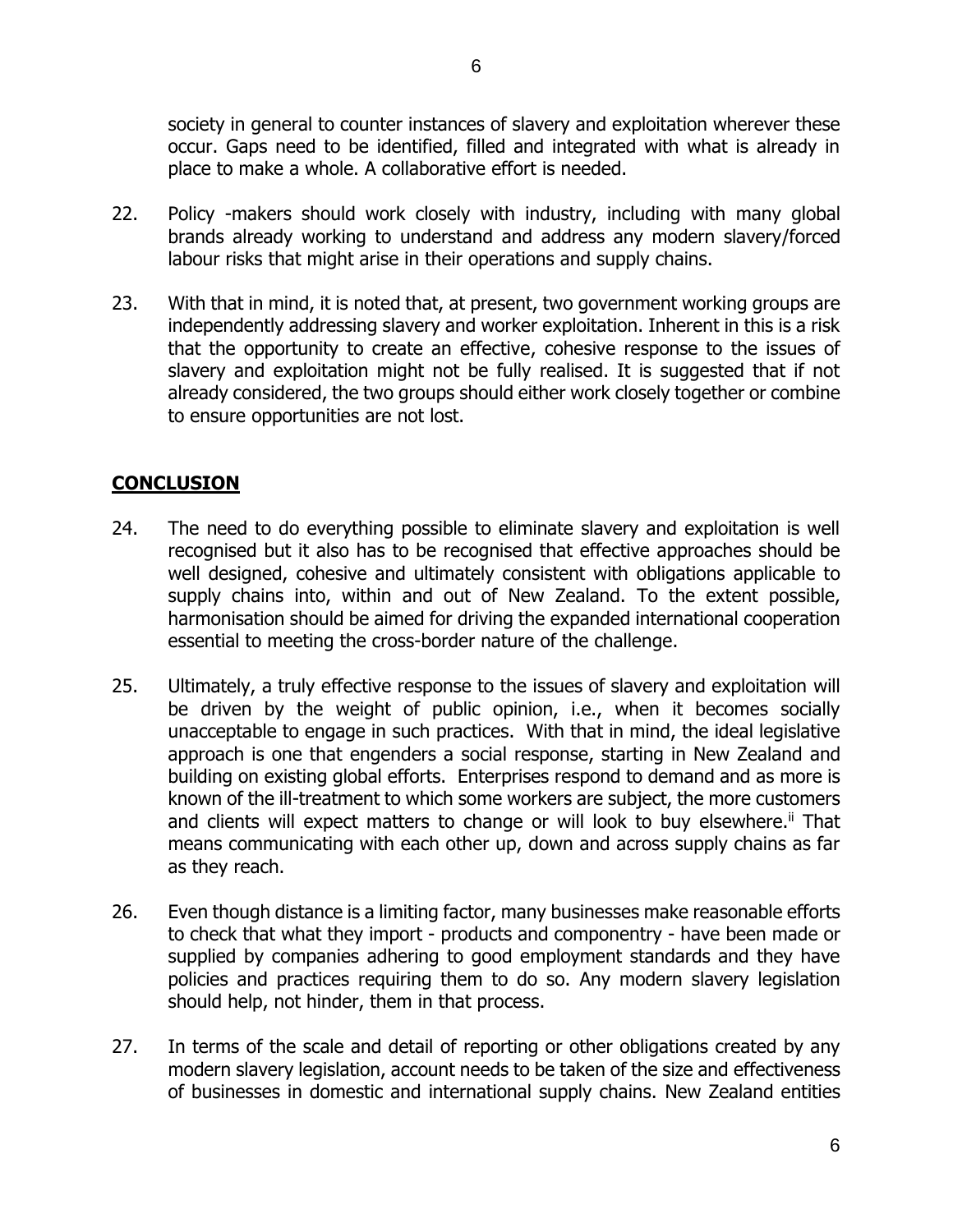are small by global standards so even without significant supply chain connections their ability to make things change might be minimal at best. However, that is not to say such entities should be exempt from any obligation to do something, even if this be simply reporting what they have learned.

- 28. To this end, BusinessNZ would support a system where reporting obligations range from a compliance-based regime applicable to entities that are significant global users of supply chains and exert measurable market power, down to an encouragement-based approach focused on educating smaller firms on how to recognise symptoms of slavery and exploitation and providing tools to facilitate reporting any instances. Such an approach should be taken if the proposed modern slavery legislation is also to encompass smaller firms (which it is noted, are not covered by overseas countries' modern slavery legislation - Australia's and the UK's, for example). What is asked of SMEs should be less onerous – voluntary even - than if the expectations on large organisations were applied across the board. And it should include training and capacity-building efforts, encouraging industry collaboration.
- 29. Outside any legislative response, New Zealand should also look for opportunities to encourage collaboration between partner countries and intergovernmental organisations. New Zealand's trade agreements now contain strong employment standards obligations) encouraging change rather than (ultimately) penalising local entities for others' compliance failures.

## **RECOMMENDATIONS**

That any Modern Slavery legislation introduced take account of the following:

- 1. Any New Zealand new modern slavery legislation should complement the legislation already in place that deals effectively with worker exploitation, avoiding any duplication. In this regard, and in addition to New Zealand's existing suite of minimum employment standards, account should be taken of current Crimes Act section 98, (Dealing in slaves) and sections 98A to F (of which sections 98C and 98 D relate respectively to migrant smuggling and trafficking), recognising the problem of enforcement even where legislation of this kind exists.
- 2. Any New Zealand modern slavery legislation should align and operate consistently both with comparable legislation applying to our major trading partners and the relevant international standards referred to in paragraph 4. Account should be taken of the UK and Australian positions and of evolving legislation beyond organisation size/limits, including the burden imposed by such requirements as might be contemplated.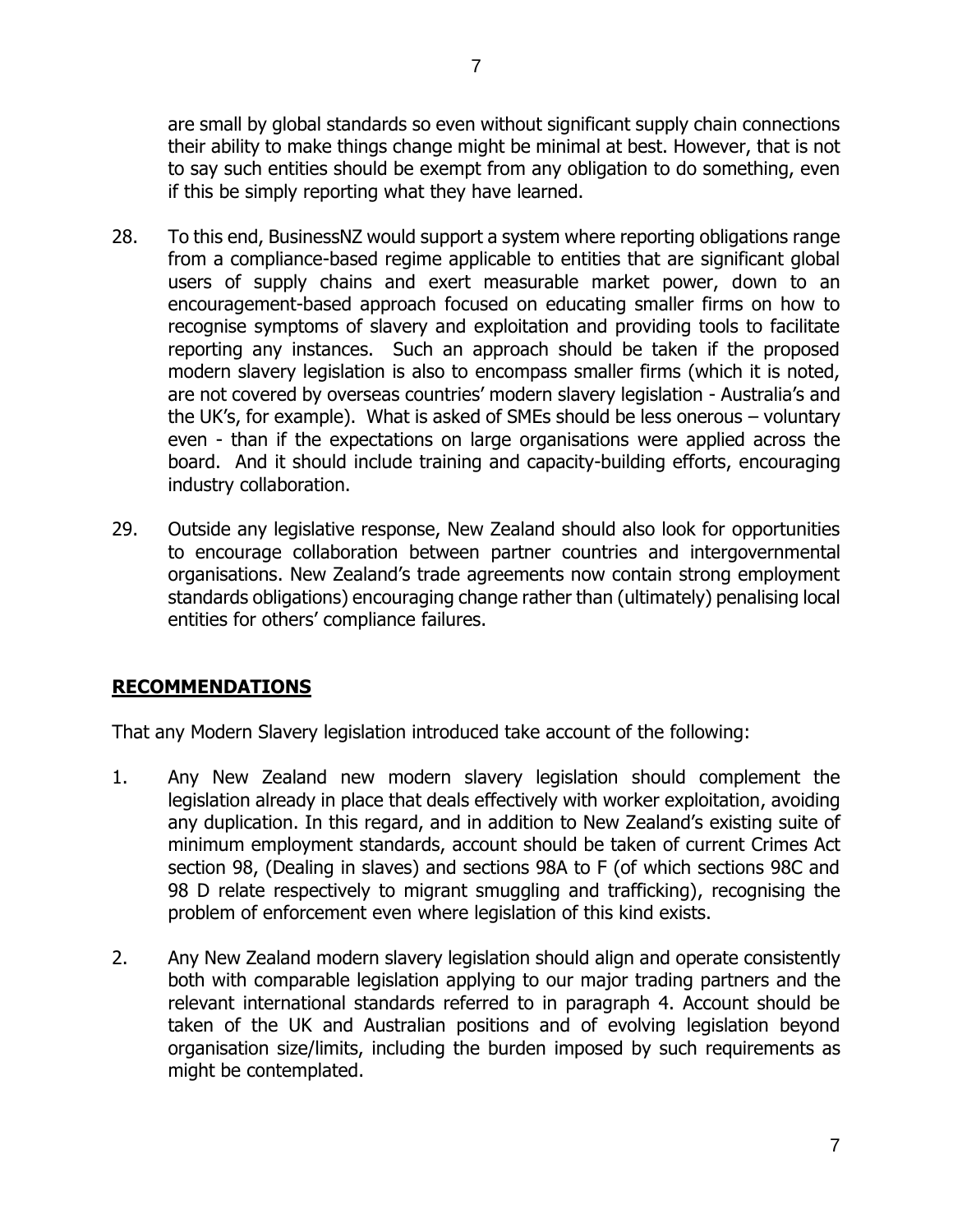3. Legal obligations resulting from the introduction of modern slavery legislation should apply commensurate with the size and influence of supply chain businesses, particularly those in global supply chains. Consistently with international standards, a risk-based approach should be adopted reflecting the severity of the offending.

<sup>i</sup> Non-ratifying countries are: Brunei Darussalam, China, Japan, Lao People's Democratic Republic, Marshall Islands, Myanmar, Palau, Republic of Lore. Timor-Leste, Tonga, Tuvalu

ii Note the Boohoo company fashion garment case in the UK where even after an independent QC inquiry there continuing allegations of low wages and poor working conditions in supply chains (*theguardian.com/business/2021/jun/18/boohoo-accused-of-failing-to-improve-working-conditions-in-itssupply-chain*), whereas in the US a 2015 report indicated that a number of major companies had raised their minimum wage despite no movement in the federal minimum: *https://www.tuck.dartmouth.edu/news/articles/how-public-opinion-can-influence-organizations*